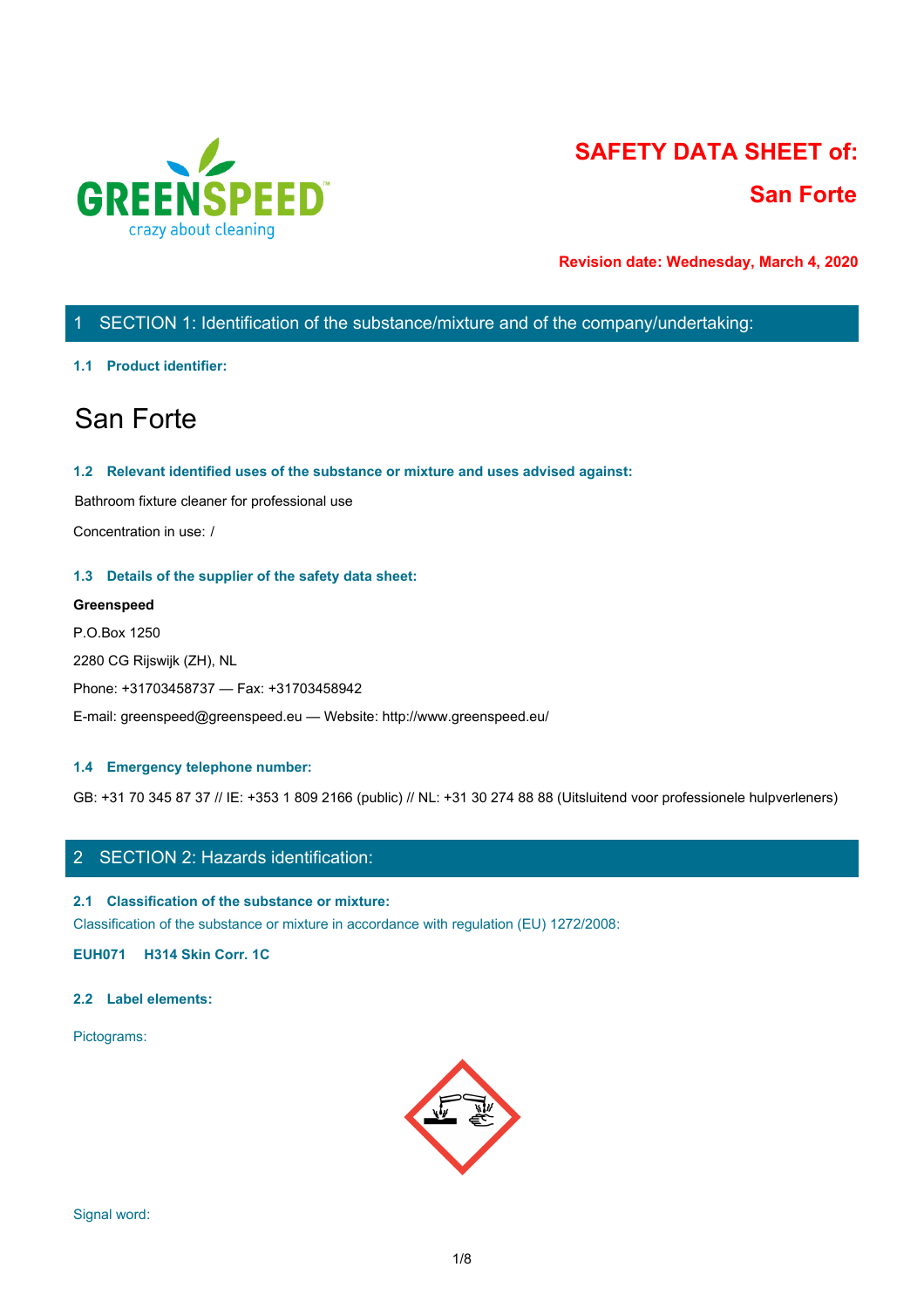#### Danger

### Hazard statements:

| Danger                    |                                                                                                                                     |
|---------------------------|-------------------------------------------------------------------------------------------------------------------------------------|
| Hazard statements:        |                                                                                                                                     |
| <b>EUH071:</b>            | Corrosive to the respiratory tract.                                                                                                 |
| H314 Skin Corr. 1C:       | Causes severe skin burns and eye damage.                                                                                            |
| Precautionary statements: |                                                                                                                                     |
| P264:                     | Wash hands thoroughly after handling.                                                                                               |
| P280:                     | Wear protective gloves, protective clothing, eye protection, face protection.                                                       |
| P301+P330+P331:           | IF SWALLOWED: Rinse mouth. Do NOT induce vomiting.                                                                                  |
| P303+P361+P353:           | IF ON SKIN (or hair): Take off immediately all contaminated clothing. Rinse skin with<br>water or shower.                           |
| P305+P351+P338:           | IF IN EYES: Rinse cautiously with water for several minutes. Remove contact<br>lenses, if present and easy to do. Continue rinsing. |
| P310:                     | Immediately call a POISON CENTER or doctor.                                                                                         |
| Contains:                 |                                                                                                                                     |
| Formic acid               |                                                                                                                                     |

#### Contains:

Formic acid

#### **2.3 Other hazards:**

None with the contract of the contract of the contract of the contract of the contract of the contract of the contract of the contract of the contract of the contract of the contract of the contract of the contract of the

| Lactic acid                                                                                                       | $\leq 30 \%$           | CAS number:                                                                   | $50 - 21 - 5$                                                                                      |
|-------------------------------------------------------------------------------------------------------------------|------------------------|-------------------------------------------------------------------------------|----------------------------------------------------------------------------------------------------|
|                                                                                                                   |                        | <b>EINECS:</b>                                                                | 200-018-0                                                                                          |
|                                                                                                                   |                        | <b>REACH Registration number:</b>                                             | 01-2119548400-48                                                                                   |
|                                                                                                                   |                        | <b>CLP Classification:</b>                                                    | H315 Skin Irrit. 2<br><b>H318 Eye Dam. 1</b>                                                       |
| Formic acid                                                                                                       | $\leq 6 \%$            | CAS number:                                                                   | 64-18-6                                                                                            |
|                                                                                                                   |                        | <b>EINECS:</b>                                                                | 200-579-1                                                                                          |
|                                                                                                                   |                        | <b>REACH Registration number:</b>                                             | 01-2119491174-37                                                                                   |
|                                                                                                                   |                        | <b>CLP Classification:</b>                                                    | <b>EUH071</b><br>H226 Flam. Liq. 3<br>H302 Acute tox. 4<br>H314 Skin Corr. 1A<br>H331 Acute tox. 3 |
| C8-10 D-glucoside                                                                                                 | $\leq 4 \%$            | CAS number:                                                                   | 68515-73-1                                                                                         |
|                                                                                                                   |                        | <b>EINECS:</b>                                                                | 500-220-1                                                                                          |
|                                                                                                                   |                        | <b>REACH Registration number:</b>                                             | 01-2119488530-36                                                                                   |
|                                                                                                                   |                        | <b>CLP Classification:</b>                                                    | <b>H318 Eye Dam. 1</b>                                                                             |
| For the full text of the H phrases mentioned in this section, see section 16.<br>4 SECTION 4: First aid measures: |                        |                                                                               |                                                                                                    |
| 4.1 Description of first aid measures:                                                                            |                        |                                                                               |                                                                                                    |
| Always ask medical advice as soon as possible should serious or continuous disturbances occur.                    |                        |                                                                               |                                                                                                    |
| Skin contact:                                                                                                     | transport to hospital. | Remove contaminated clothing, rinse skin with plenty of water and immediately |                                                                                                    |
|                                                                                                                   | 2/8                    |                                                                               |                                                                                                    |
|                                                                                                                   |                        |                                                                               |                                                                                                    |
|                                                                                                                   |                        |                                                                               |                                                                                                    |

3 SECTION 3: Composition/information on ingredients:

## 4 SECTION 4: First aid measures:

#### **4.1 Description of first aid measures:**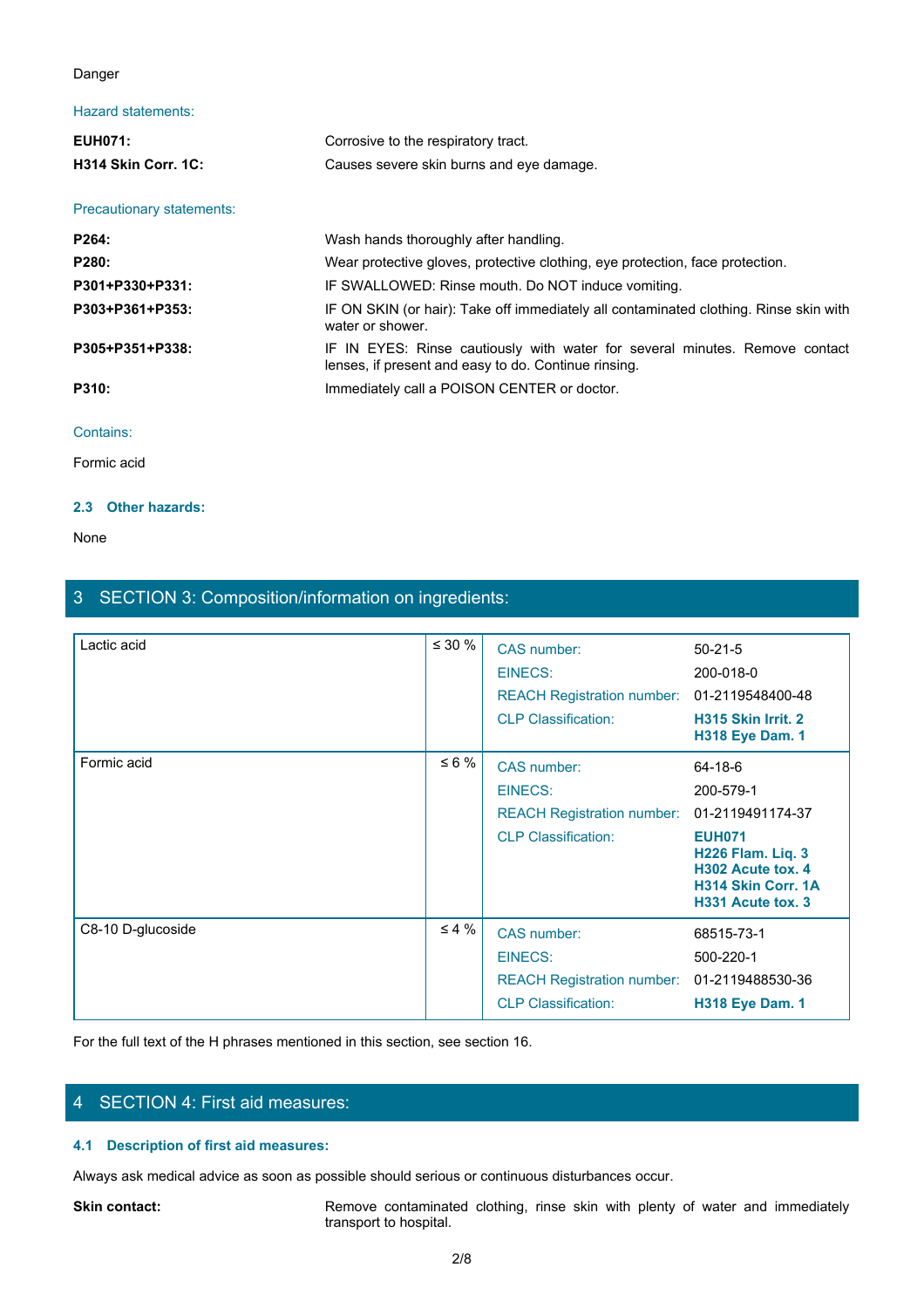| Eye contact: | Thoroughly rinse with water (contact lenses to be removed if this is easily done) then<br>take to physician. |
|--------------|--------------------------------------------------------------------------------------------------------------|
| Ingestion:   | Rinse mouth, do not induce vomiting, take to hospital immediately.                                           |
| Inhalation:  | Let sit upright, fresh air, rest and take to hospital.                                                       |

#### **4.2 Most important symptoms and effects, both acute and delayed:**

| <b>Skin contact:</b> | Caustic, redness, pain, serious burns                                                                                   |
|----------------------|-------------------------------------------------------------------------------------------------------------------------|
| Eye contact:         | Caustic, redness, blurred vision, pain                                                                                  |
| Ingestion:           | Caustic, lack of breath, vomiting, blisters on lips and tongue, burning pain in mouth<br>and throat, gullet and stomach |
| Inhalation:          | Headache, dizziness, nausea, drowsiness, unconsciousness                                                                |

#### **4.3 Indication of any immediate medical attention and special treatment needed:**

None with the contract of the contract of the contract of the contract of the contract of the contract of the contract of the contract of the contract of the contract of the contract of the contract of the contract of the

### 5 SECTION 5: Fire-fighting measures:

#### **5.1 Extinguishing media:**

CO2, foam, powder, sprayed water

#### **5.2 Special hazards arising from the substance or mixture:**

None with the contract of the contract of the contract of the contract of the contract of the contract of the contract of the contract of the contract of the contract of the contract of the contract of the contract of the

#### **5.3 Advice for firefighters:**

| <b>Extinguishing agents to be</b> | None |
|-----------------------------------|------|
| avoided:                          |      |

#### 6 SECTION 6: Accidental release measures:

#### **6.1 Personal precautions, protective equipment and emergency procedures:**

Do not walk into or touch spilled substances and avoid inhalation of fumes, smoke, dusts and vapours by staying up wind. Remove any contaminated clothing and used contaminated protective equipment and dispose of it safely.

#### **6.2 Environmental precautions:**

Do not allow to flow into sewers or open water.

#### **6.3 Methods and material for containment and cleaning up:**

Contain released substance, store into suitable containers. If possible, remove by using absorbent material.

#### **6.4 Reference to other sections:**

For further information, check sections 8 & 13.

#### 7 SECTION 7: Handling and storage:

**7.1 Precautions for safe handling:**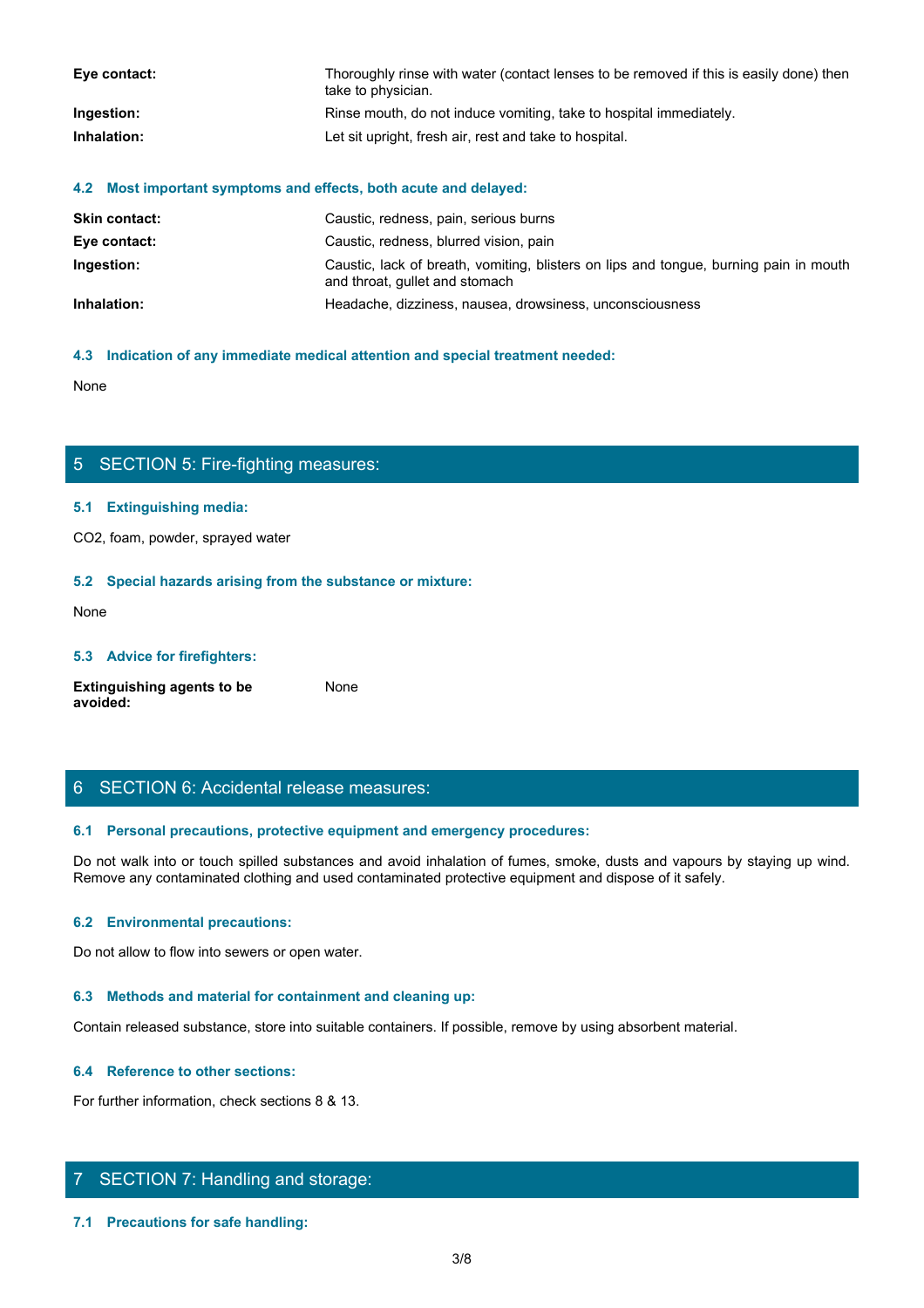#### **7.2 Conditions for safe storage, including any incompatibilities:**

#### **7.3 Specific end use(s):**

## 8 SECTION 8: Exposure controls/personal protection:

#### **8.1 Control parameters:**

#### **8.2 Exposure controls:**

| Handle with care to avoid spillage.                                                                                                                                                                                                                                                                                                                                                           |
|-----------------------------------------------------------------------------------------------------------------------------------------------------------------------------------------------------------------------------------------------------------------------------------------------------------------------------------------------------------------------------------------------|
| 7.2 Conditions for safe storage, including any incompatibilities:                                                                                                                                                                                                                                                                                                                             |
| Keep in a sealed container in a closed, frost-free, ventilated room.                                                                                                                                                                                                                                                                                                                          |
| 7.3 Specific end use(s):                                                                                                                                                                                                                                                                                                                                                                      |
| Bathroom fixture cleaner for professional use                                                                                                                                                                                                                                                                                                                                                 |
| 8 SECTION 8: Exposure controls/personal protection:                                                                                                                                                                                                                                                                                                                                           |
| 8.1 Control parameters:                                                                                                                                                                                                                                                                                                                                                                       |
| Listing of the hazardous ingredients in section 3, of which the TLV value is known                                                                                                                                                                                                                                                                                                            |
| Ethanol 1,907 mg/m <sup>3</sup> , Methyl ethyl ketone 600 mg/m <sup>3</sup> , Isopropanol 424 mg/m <sup>3</sup> , Formic acid 9.5 mg/m <sup>3</sup>                                                                                                                                                                                                                                           |
| 8.2 Exposure controls:                                                                                                                                                                                                                                                                                                                                                                        |
| Use with sufficient exhaust ventilation. If necessary, use an air-purifying face mask in case of<br><b>Inhalation</b><br>respiratory hazards. Use the ABEK type as protection against these troublesome levels.<br>protection:                                                                                                                                                                |
| Handling with Viton-gloves (EN 374). Breakthrough time: >480' Material thickness: 0,7 mm.<br>Thoroughly check gloves before use. Take of the gloves properly without touching the outside<br><b>Skin</b><br>with your bare hands. The manufacturer of the protective gloves has to be consulted about the<br>protection:<br>suitability for a specific work station. Wash and dry your hands. |
| Keep an eye-rinse bottle within reach. Tight-fitting safety goggles. Wear a face shield and<br><b>Eye</b><br>UÙ)<br>protective suit in case of exceptional processing problems.<br>protection:                                                                                                                                                                                                |
| Wear impermeable clothing. The type of protective equipment depends on the concentration and<br><b>Other</b><br>amount of hazardous substances at the work station in question.<br>protection:                                                                                                                                                                                                |

## 9 SECTION 9: Physical and chemical properties:

#### **9.1 Information on basic physical and chemical properties:**

| Melting point/melting range:                          | 0 °C             |
|-------------------------------------------------------|------------------|
| <b>Boiling point/Boiling range:</b>                   | $78 °C - 100 °C$ |
| pH:                                                   | 1.5              |
| pH 1% diluted in water:                               |                  |
| Vapour pressure/20°C,:                                | 5850 Pa          |
| Vapour density:                                       | Not applicable   |
| Relative density, 20°C:                               | 1.0840 kg/l      |
| Appearance/20°C:                                      | Liquid           |
| Flash point:                                          |                  |
| Flammability (solid, gas):                            | Not applicable   |
| Auto-ignition temperature:                            | 370 °C           |
| Upper flammability or explosive<br>limit, $(Vol %)$ : | 19.000 %         |
| Lower flammability or explosive<br>limit, $(Vol %)$ : | 3.000%           |
| <b>Explosive properties:</b>                          | Not applicable   |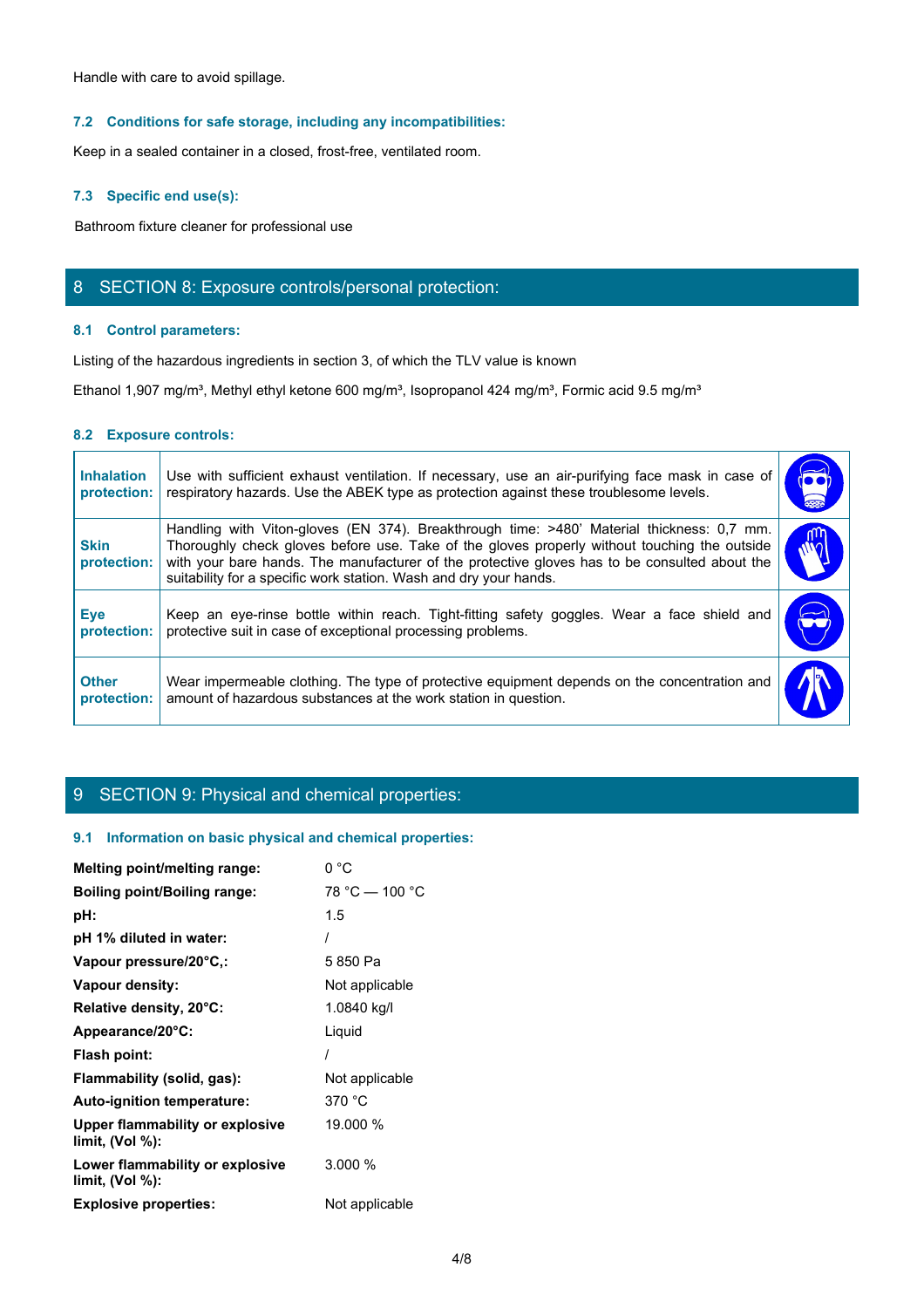| <b>Oxidising properties:</b>                       | Not applicable        |
|----------------------------------------------------|-----------------------|
| Decomposition temperature:                         |                       |
| Solubility in water:                               | Completely soluble    |
| <b>Partition coefficient: n-</b><br>octanol/water: | Not applicable        |
| Odour:                                             | characteristic        |
| <b>Odour threshold:</b>                            | Not applicable        |
| Dynamic viscosity, 20°C:                           | 350 mPa.s             |
| Kinematic viscosity, 40°C:                         | $323 \text{ mm}^2$ /s |
| Evaporation rate ( $n$ -BuAc = 1):                 | 2.000                 |

#### **9.2 Other information:**

| Volatile organic component (VOC): 6.95 %     |  |
|----------------------------------------------|--|
| Volatile organic component (VOC): 75.248 g/l |  |
| <b>Sustained combustion test:</b>            |  |

## 10 SECTION 10: Stability and reactivity:

#### **10.1 Reactivity:**

Stable under normal conditions.

#### **10.2 Chemical stability:**

Extremely high or low temperatures.

#### **10.3 Possibility of hazardous reactions:**

None with the contract of the contract of the contract of the contract of the contract of the contract of the contract of the contract of the contract of the contract of the contract of the contract of the contract of the

#### **10.4 Conditions to avoid:**

Protect from sunlight and do not expose to temperatures exceeding + 50°C.

#### **10.5 Incompatible materials:**

Acids, alkalines, oxidants, reductants

#### **10.6 Hazardous decomposition products:**

Under recommended usage conditions, hazardous decomposition products are not expected.

## 11 SECTION 11: Toxicological information:

#### **11.1 Information on toxicological effects:**

H314 Skin Corr. 1C: Causes severe skin burns and eye damage.

| Calculated acute toxicity, ATE oral: |  |
|--------------------------------------|--|
| Calculated acute toxicity, ATE       |  |
| dermal:                              |  |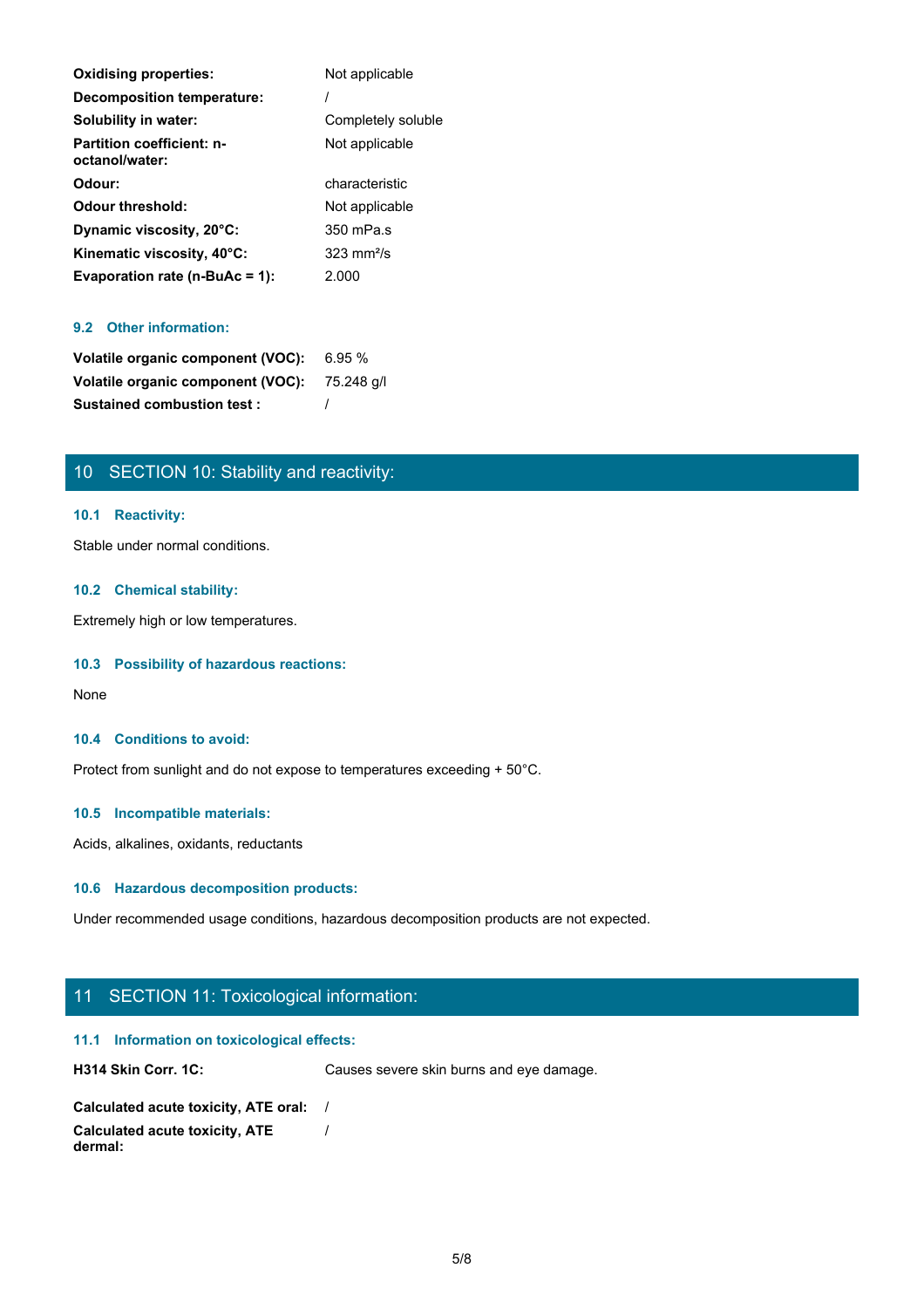| Lactic acid       | LD50 oral, rat:<br>LD50 dermal, rabbit:<br>LC50, Inhalation, rat, 4h:                   | 3 730 mg/kg<br>$\geq$ 5 000 mg/kg<br>$\geq 50$ mg/l |
|-------------------|-----------------------------------------------------------------------------------------|-----------------------------------------------------|
| Formic acid       | LD50 oral, rat:<br>LD50 dermal, rabbit:<br>LC50, Inhalation, rat, 4h: 7.85 mg/l         | 730 mg/kg<br>$\geq$ 5 000 mg/kg                     |
| C8-10 D-glucoside | LD50 oral, rat:<br>LD50 dermal, rabbit:<br>LC50, Inhalation, rat, $4h$ : $\geq$ 50 mg/l | $\geq$ 5 000 mg/kg<br>$\geq$ 5 000 mg/kg            |

## 12 SECTION 12: Ecological information:

#### **12.1 Toxicity:**

| Lactic acid       | LC50 (Fish):                | 130 mg/L (4d)                                       |
|-------------------|-----------------------------|-----------------------------------------------------|
|                   | EC50 (Daphnia):             | 130 - 250 mg/L (48h)                                |
|                   | NOEC (Daphnia):             | 180 mg/L (48h)                                      |
|                   | EC50 (Algae):               | 2.8 g/L (72h)                                       |
|                   | NOEC (Algae):               | 1.9 g/L (70h)                                       |
|                   | EC50 (soil microorganisms): | 100 mg/L (3h)                                       |
| Formic acid       | LC50 (Fish):                | 130 mg/l (Danio rerio) (96h)                        |
|                   | EC50 (Daphnia):             | 365 mg/l (48h)                                      |
|                   | EC50 (Algae):               | 1240 mg/l (Pseudokirchneriella<br>subcapitata)(72h) |
| C8-10 D-glucoside | LC50 (Fish):                | 190 mg/l (96h) (Danio rerio)                        |
|                   | EC50 (Daphnia):             | >100 mg/l (48h)                                     |
|                   | NOEC (Daphnia):             | >100 mg/l (72h)                                     |
|                   | EC50 (Algae):               | 37 mg/l (72 h) (Scenedesmus subspicatus)            |

#### **12.2 Persistence and degradability:**

#### **12.3 Bioaccumulative potential:**

#### **12.4 Mobility in soil:**

| Water hazard class, WGK (AwSV): |                    |
|---------------------------------|--------------------|
| Solubility in water:            | Completely soluble |

## **12.5 Results of PBT and vPvB assessment:**

No additional data available

#### **12.6 Other adverse effects:**

No additional data available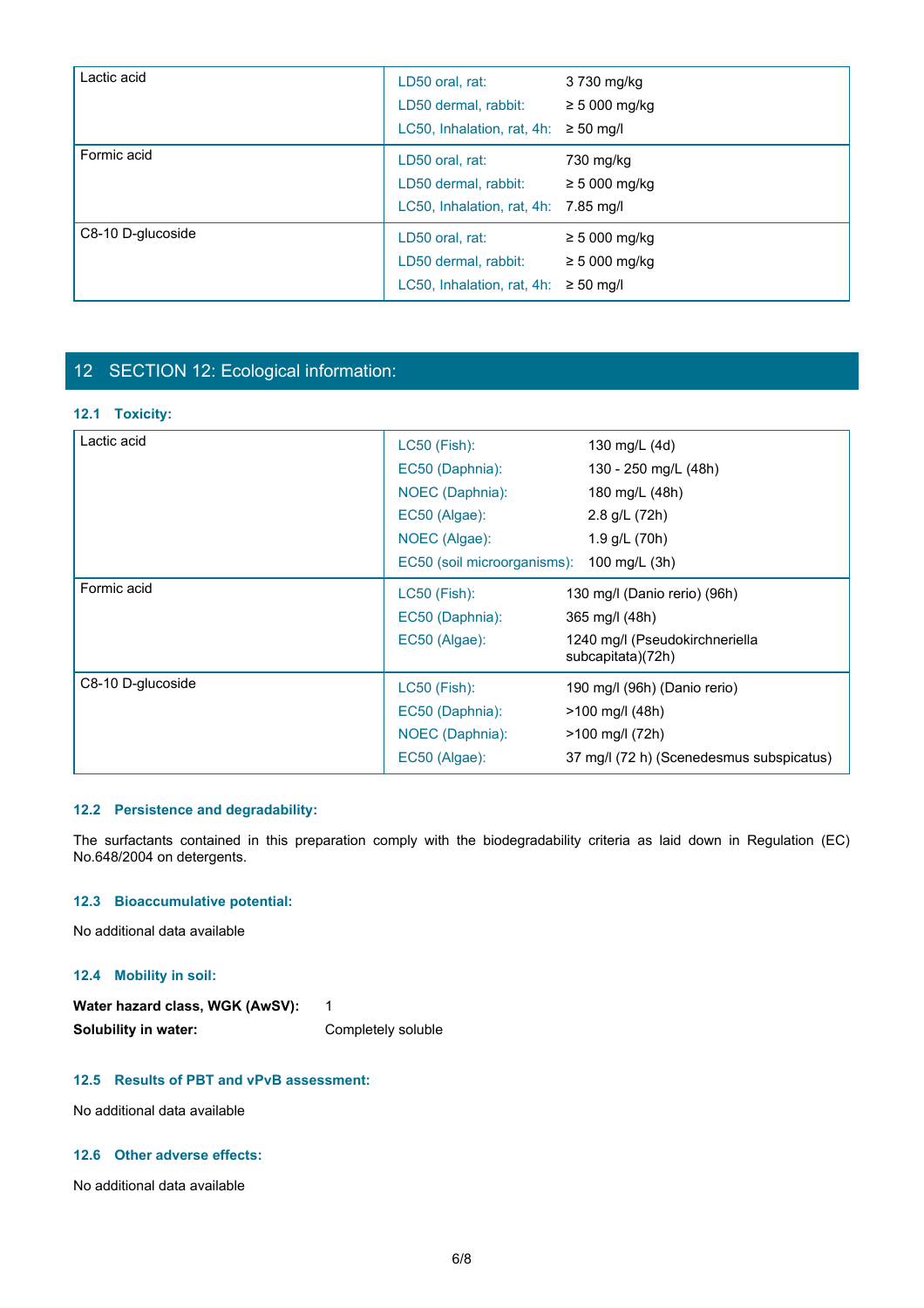## 13 SECTION 13: Disposal considerations:

#### **13.1 Waste treatment methods:**

The product may be discharged in the indicated percentages of utillization, provided it is neutralised to pH 7. Possible restrictive regulations by local authority should always be adhered to.<br>The product may be discharged restrictive regulations by local authority should always be adhered to.

## 14 SECTION 14: Transport information:

#### **14.1 UN number:**

1760

#### **14.2 UN proper shipping name:**

UN 1760 Corrosive liquid, n.o.s. (mixture with Lactic acid; Formic acid) , 8, III, (E)

#### **14.3 Transport hazard class(es):**

| Class(es):                              |    |
|-----------------------------------------|----|
| Identification number of the<br>hazard: | 80 |

#### **14.4 Packing group:**

III and a structure of the structure

#### **14.5 Environmental hazards:**

Not dangerous to the environment

#### **14.6 Special precautions for user:**

Hazard characteristics: Risk of burns. Risk to the aquatic environment and the sewerage system. **Additional guidance:**



## 15 SECTION 15: Regulatory information:

#### **15.1 Safety, health and environmental regulations/legislation specific for the substance or mixture:**

Water hazard class, WGK (AwSV): 1 **Volatile organic component (VOC):** 6.949 % **Volatile organic component (VOC):** 75.248 g/l **Composition by regulation (EC) 648/2004:** Nonionic surfactants < 5%, Perfumes (Limonene)

#### **15.2 Chemical Safety Assessment:**

No data available